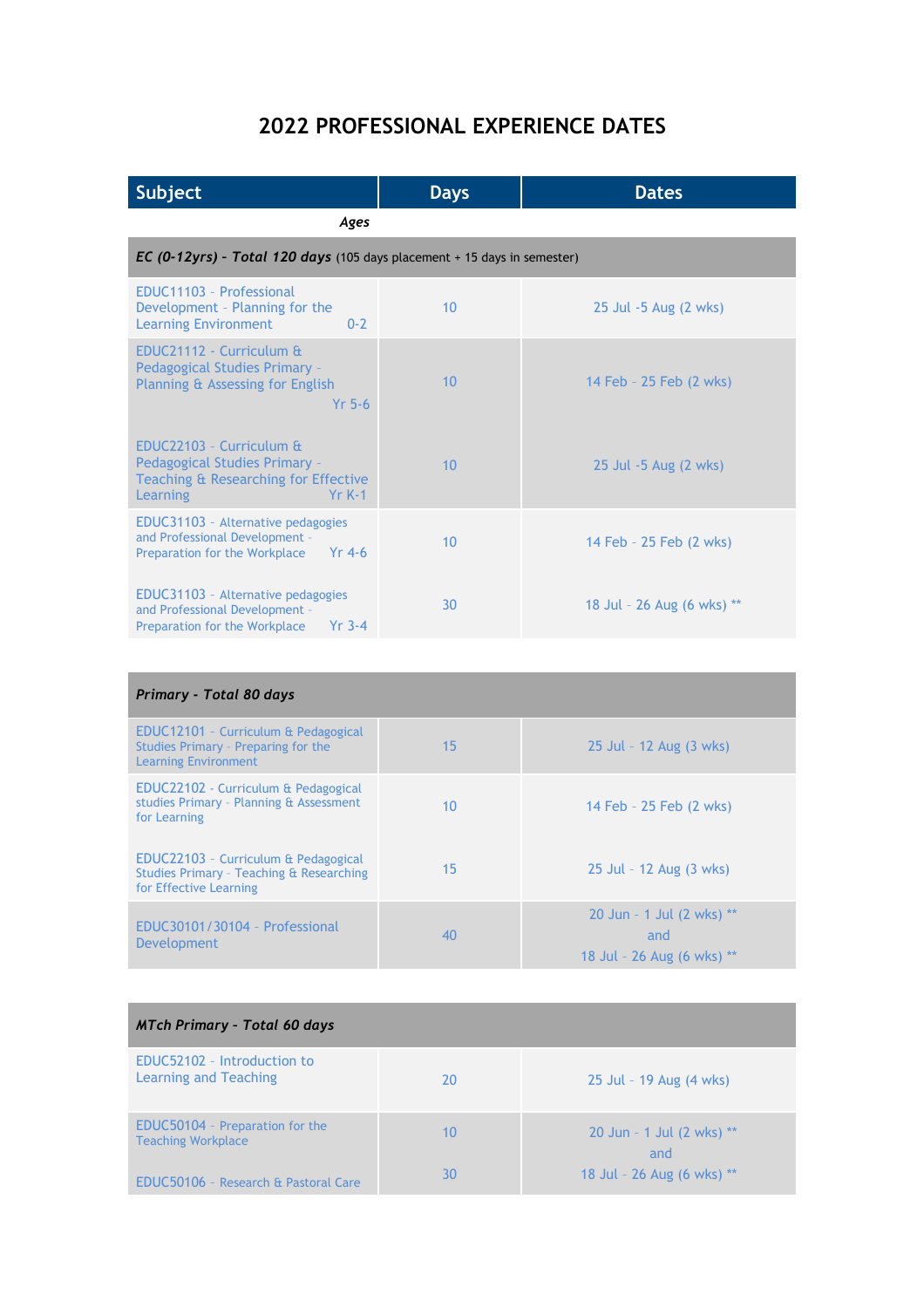| Secondary - Total 80 days                                                 |    |                                                                |  |
|---------------------------------------------------------------------------|----|----------------------------------------------------------------|--|
| EDUC23100 - Introduction to Teaching                                      | 15 | 25 Jul - 12 Aug (3 wks)                                        |  |
| EDUC25104 - Curriculum & Pedagogical<br>Studies - ICT & Learning          | 10 | 14 Feb - 25 Feb (2 wks)                                        |  |
| <b>EDUC23101</b> - Managing the Secondary<br><b>Classroom Environment</b> | 15 | 25 Jul - 12 Aug (3 wks)                                        |  |
| EDUC30101/30104 - Professional<br><b>Development</b>                      | 40 | 20 Jun - 1 Jul (2 wks) **<br>and<br>18 Jul - 26 Aug (6 wks) ** |  |

| MTch Secondary - Total 60 days                                                                              |    |                              |  |
|-------------------------------------------------------------------------------------------------------------|----|------------------------------|--|
| EDUC23100 - Introduction to Teaching<br>or<br><b>EDUC53101</b> - Introduction to Quality<br><b>Teaching</b> | 20 | 25 Jul - 19 Aug (4 wks)      |  |
| EDUC50104 - Preparation for the<br><b>Teaching Workplace</b>                                                | 10 | 20 Jun - 1 Jul (2 wks) **    |  |
| EDUC50106 - Research & Pastoral Care                                                                        | 30 | 18 Jul - 26 Aug (6 wks) $**$ |  |

**\*\* NSW dates – other states to be confirmed**

## **TO BE NOTED**

**Semester 1 Exam Dates – 8 – 16 June** QLD, VIC & NT Public – 13 Jun – 24 Jun Private – 6 Jun – 17 Jun

**Semester 2 returns 2 August** 2<sup>nd</sup> & 3<sup>rd</sup> yr returns 15 Aug (week 3) 1 st Mtch & EC – returns 22 August (week 4) Final – returns 29 August (week 5)